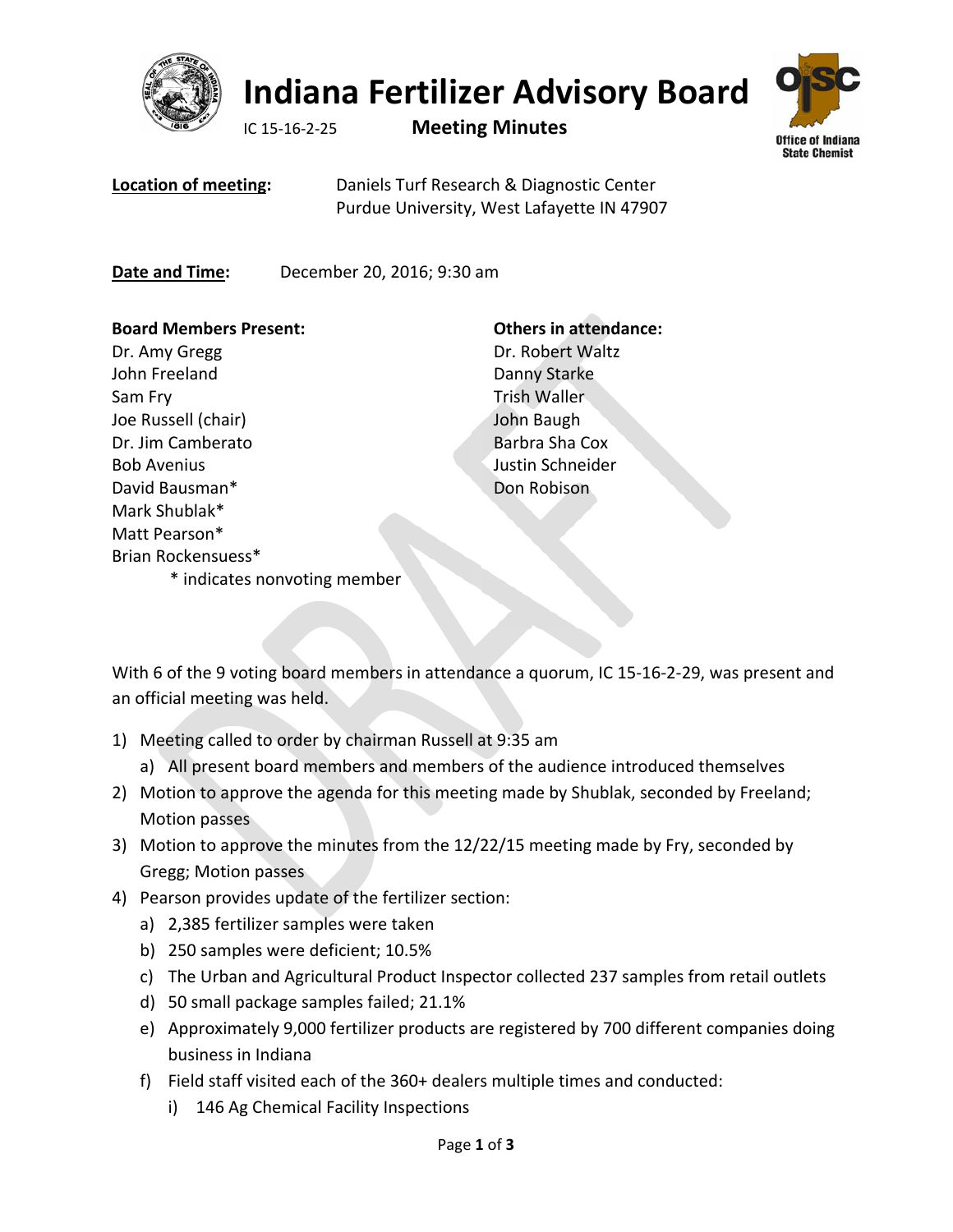- ii)  $103$  NH<sub>3</sub> site inspections
- 5) Starke provided an update of his ammonia inspection
	- a) Reports from field staff focus on empty water containers and decal problems on ammonia nurse tanks
	- b) Major items discovered by Starke's inspections are out of date pressure relief devices
		- i) Has personally inspected every retail ammonia facility in the state (263 active)
		- ii) Has inspected all but 4 of the farmer ammonia storage sites (71 active) as of December 20, 2016
- 6) Starke then provided status report for  $NH<sup>3</sup>$  rules update to include November 2014 ANSI updates
	- a) One final meeting of the review committee to finalize the draft.
	- b) OISC estimates that the new requirements will approximately \$8,500 in materials for the upgrades to be compliant.
		- i) Implementation is planned to be 4 years to become effective.
		- ii) Shublak commented that he was glad to see the time allowed to time to budget the improvements.
- 7) Waller provided an update on fertilizer complaints
	- a) 2016 Case Qualifiers:
		- i) Licensing: Total = 90 (Trish = 70; CFO Referrals = 18)
		- ii) Use: Total = 75 (Trish = 57; Staging = 22; Application = 32; Application Plan = 5)
		- iii) Containment: Total =  $6$  (Trish  $-2$ )
	- b) Comparing 2015 & 2016: (Trish's cases)
		- i)  $2015 81$ ; Staging  $-44$ ; Application  $-24$ ; Licensing  $-13$ ; Application Plan  $-7$ ; Containment – 2
		- ii) 2016 77; Staging 22; Application 32; Licensing 18; Application Plan 5; Containment – 2
	- c) Civil Penalties assessed: (All civil penalty monies by rule go to Purdue Pesticide Programs for support of fertilizer education
		- i)  $2012 $4,800$
		- ii) 2013 ‐ \$3,725
		- iii) 2014 ‐ \$6,237.50
		- iv) 2015 ‐ \$36,493
		- v) 2016 ‐ \$15,587.50 (as of October 1, 2016); Many cases still pending/being processed
- 8) Various members of the board provided a fertilizer industry update
	- a) Shublak explained some confusion with sales tax exemptions on agricultural equipment.
	- b) Avenius discussed how the labeling requirements in the Indiana Commercial Lawn Care Service Law, IC 15‐16‐2‐3, and the Indiana Commercial Fertilizer Law, IC 15‐16‐2, cause issues with leaving information with their clients.